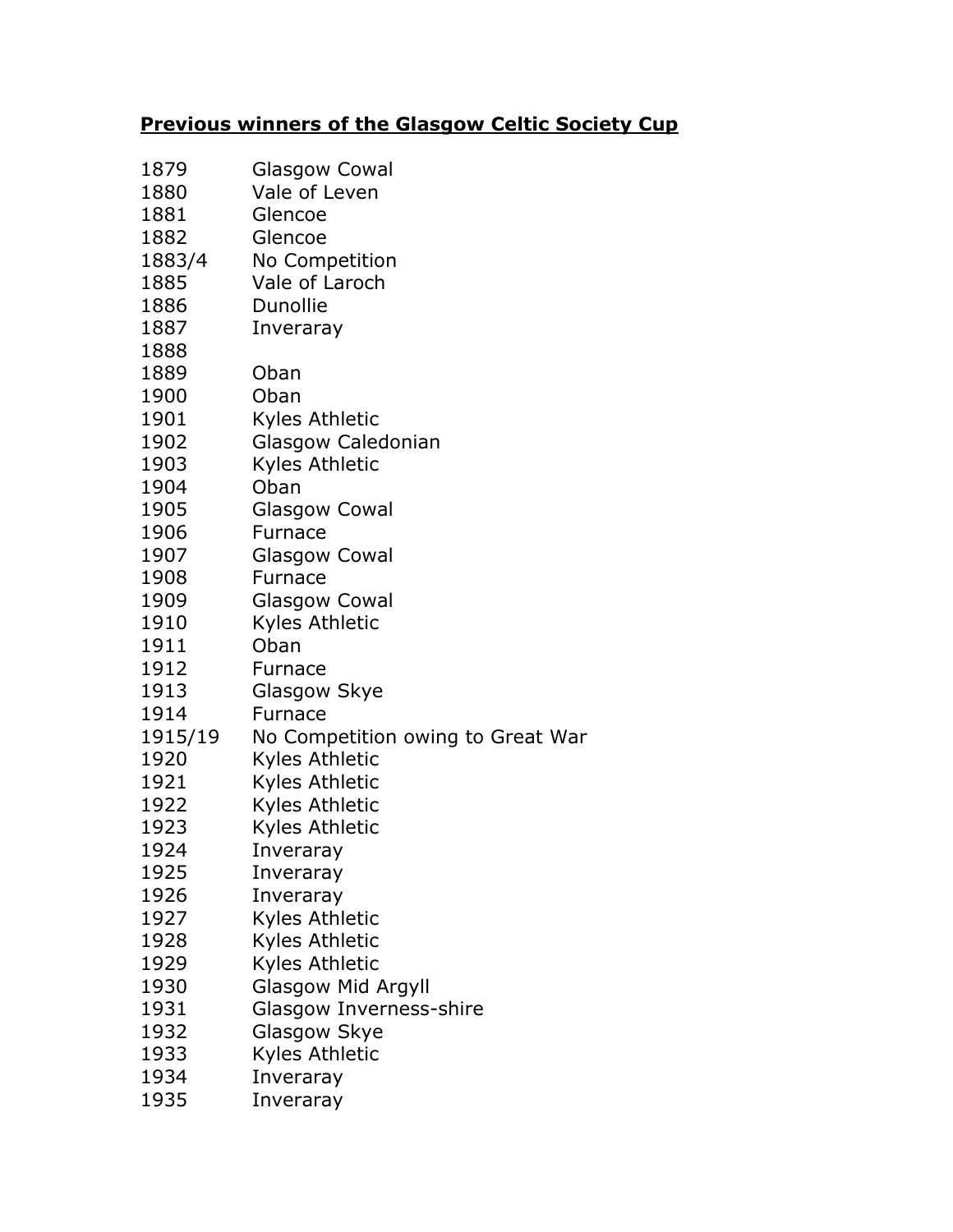| 1936    | Glasgow Mid Argyll                       |
|---------|------------------------------------------|
| 1937    | Oban Camanachd                           |
| 1938    | Oban Camanachd                           |
| 1939    | Kyles Athletic                           |
| 1940/46 | No Competition owing to Second World War |
| 1947    | Oban Camanachd                           |
| 1948    | Oban Celtic                              |
| 1949    | Lochfyneside                             |
| 1950    | Lovat                                    |
| 1951    | Lovat                                    |
| 1952    | <b>Ballachulish</b>                      |
| 1953    | Lochfyneside                             |
| 1954    | Kyles Athletic                           |
| 1955    | Oban Lorn Athletic                       |
| 1956    | Kyles Athletic                           |
| 1957    | <b>Glasgow Mid Argyll</b>                |
| 1958    | <b>Furnace</b>                           |
| 1959    | <b>Glasgow Mid Argyll</b>                |
| 1960    | Kyles Athletic                           |
| 1961    | Glasgow Mid Argyll                       |
| 1962    | <b>Oban Celtic</b>                       |
| 1963    | Kyles Athletic                           |
| 1964    | Glasgow Mid Argyll                       |
| 1965    | Kyles Athletic                           |
| 1966    | Kyles Athletic                           |
| 1967    | Glasgow Mid Argyll                       |
| 1968    | Inveraray                                |
| 1969    | Glasgow Mid Argyll                       |
| 1970    | Kyles Athletic                           |
| 1971    | Glasgow Mid Argyll                       |
| 1972    | Glasgow Mid Argyll                       |
| 1973    | Oban Camanachd                           |
| 1974    | Inveraray                                |
| 1975    | No Competition                           |
| 1976    | Kyles Athletic                           |
| 1977    | Kyles Athletic                           |
| 1978    | <b>Glasgow Mid Argyll</b>                |
| 1979    | Kyles Athletic                           |
| 1980    | Glasgow Mid Argyll                       |
| 1981    | Kyles Athletic                           |
| 1982    | Strachur                                 |
| 1983    | Kyles Athletic                           |
| 1984    | Kyles Athletic                           |
| 1985    | Strachur                                 |